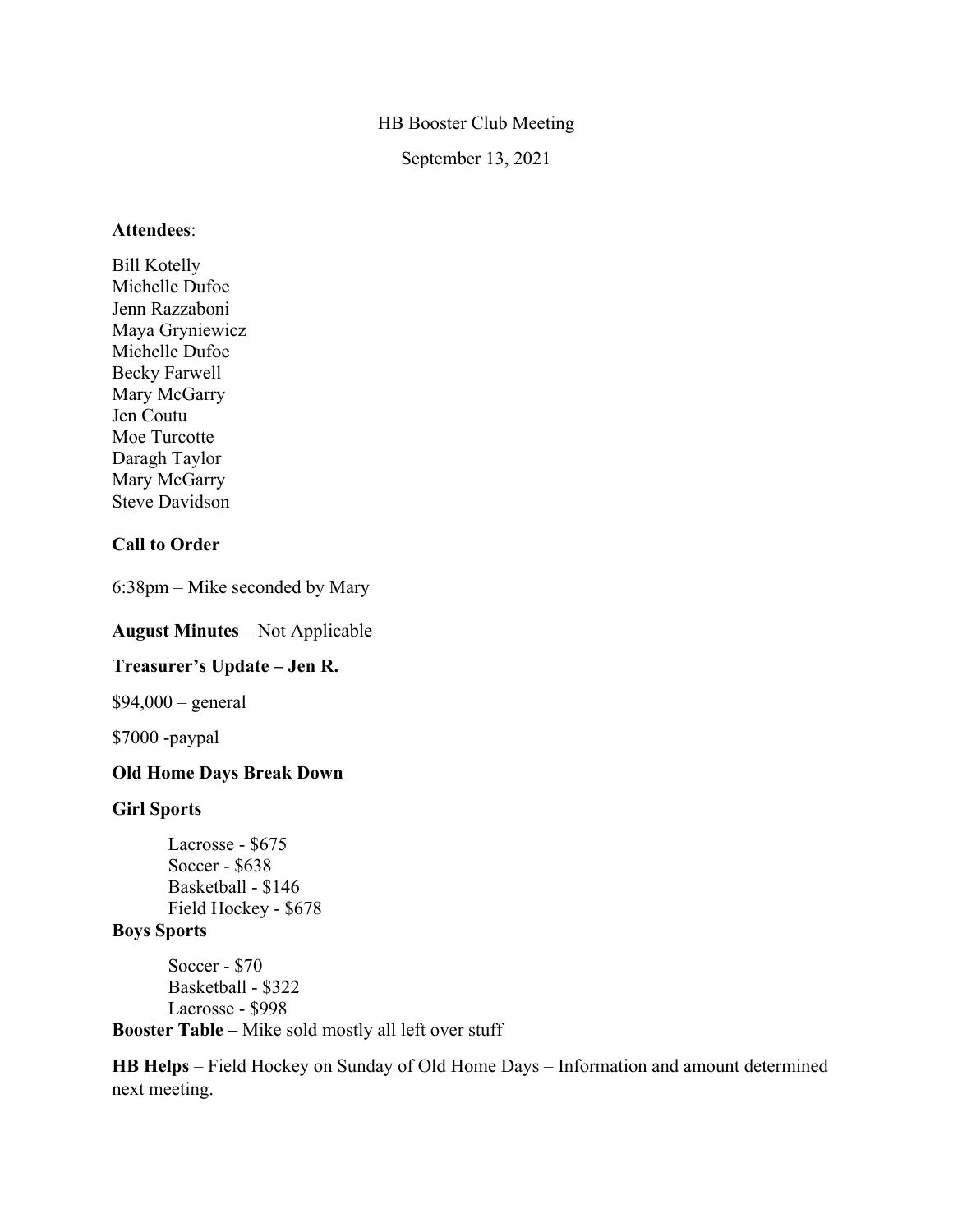Jen asked for permission to buy new QuickBooks program or \$400. Mike put to vote – Seconded by Steve and all in favor. Passed and Jen will purchase.

# **Corn Hole Tournament - Steve**

September  $26<sup>th</sup> - 3$  teams at this point – should we move date to another time this fall, Oct, Nov, Dec???

Determined to move to maybe Thanksgiving Weekend. Steve will work with Boston Cornhole and present new information at next meeting.

## **Ski Swap – Mike**

No Vendor

Trailor behind Chipolte need to find out what is actually in it. Maybe bring stuff to Bedford's ski swap?

Does Bedford have a vendor?

Combine ski swap/cornhole into one event at HB?

kin

- 1. Cornhole
- 2. Ski Swap
- 3. 50/50 Raffles
- 4. Concessions

HB Helps will need to be part of this one event for set up/clean up/etc.

## **Signs – Steve**

Advertising events like golf, cornhole and possibly this one event – make wooden signs and have HB help make them – Steve was looking for a team to help 9/26

# **Huddle NFHS Discussion – Mike**

Video Service - \$7,000/year grandfathered with Huddle – No longer supporting now Huddle wants \$13,000 a year for all sports, coaching services which may have 3-4 teams using. Currently, only team using this is girls volleyball and football.

Talking with Brian Bumpus to discuss switching to NFHS – they will give us 2 cameras gym and turf field. Record all games and streaming network. Families can pay for streaming \$10.99/month and we get 10% back to boosters.

# **NH Tackles Hunger – Mike**